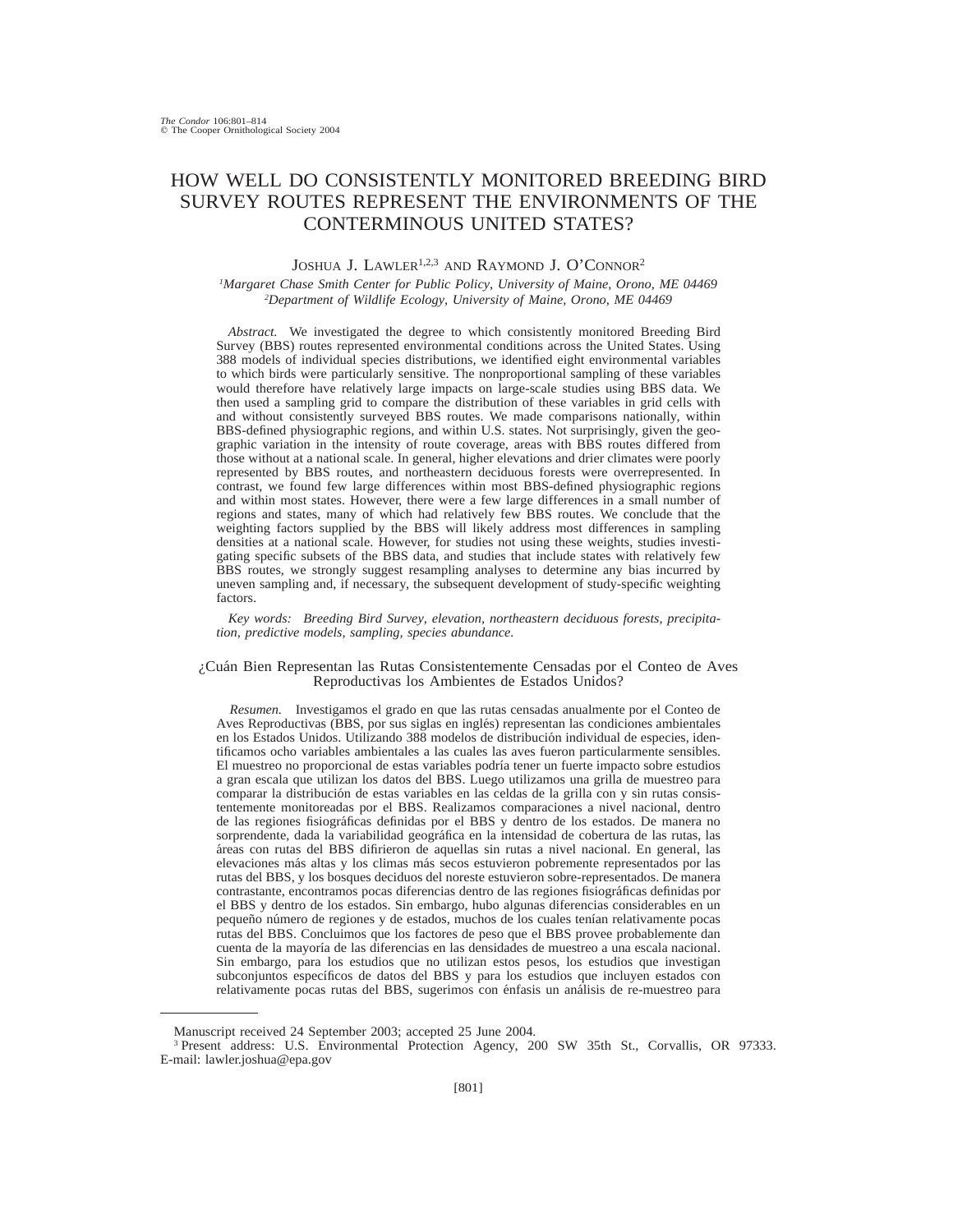determinar cualquier sesgo que pueda presentarse debido al muestreo desigual, y si es necesario, el desarrollo subsiguiente de factores de peso específicos para el estudio.

# INTRODUCTION

The Breeding Bird Survey (BBS) is an extensive roadside survey program organized by the U.S. Geological Survey (USGS) Biological Resources Division and the Canadian Wildlife Service. The goal of the BBS is to provide long-term data on population trends of bird species across the U.S. and Canada (Robbins et al. 1986). The program, which started in 1966, currently maintains in excess of 4000 survey routes, approximately 3000 of which are surveyed each summer. Routes are randomly located within  $1^\circ$  blocks of latitude and longitude and stratified by state or province. Routes are 40 km long and consist of 50 point-count stops at 0.8-km intervals. The BBS has provided invaluable information for the study and conservation of many bird species (Robbins et al. 1989, Sauer and Droege 1990, Brown et al. 1995, Villard et al. 1995, Curnutt et al. 1996, Flather and Sauer 1996, Sauer et al. 1996, Koenig 1998) and is the most extensive monitoring program for vertebrates in North America.

An important requirement of a monitoring program is that it adequately samples the range of species and areas it purports to cover (i.e., that its sample coverage is representative of its target inferential universe). Many potential biases in the BBS have previously been investigated, including the effects of the diurnal nature of the survey (Robbins et al. 1986), observer biases (Faanes and Bystrak 1981), and biases introduced by roadside sampling (Droege 1990, Hanowski and Niemi 1995, Keller and Scallan 1999). However, the extent to which the environments surrounding the individual routes represent the area considered sampled for birds has not previously been investigated, except in the context of roadside sampling bias. A recent peer review of the BBS found this to be a critical issue that remained to be addressed (O'Connor et al. 2000).

The degree to which a set of BBS routes represents environmental variation is likely to be scale dependent. The number of available observers in each state determines the density of BBS routes, so more populated states have more BBS routes (Droege 1990). Because human population density is not independent of environmental conditions (Bartlett et al. 2000), it is likely that different environments are sampled with different intensities by the BBS, in effect weighting the bird populations from different environments differentially. On the other hand, because BBS routes are located randomly within 1° blocks of latitude and longitude (Droege 1990), sampling is likely to be more representative of the environmental conditions over areas comparable in extent to degree blocks (roughly 8000–11 000 km2). As previously noted, the location of routes within degree blocks is not entirely random. Routes are located along roads and are known to under-sample some systems such as wetlands and alpine zones.

The BBS provides weighting factors for routes based on the state stratification to account for the differential sampling densities (Sauer et al. 2003). Although many analyses that use BBS data are conducted within states or provinces (Igl and Johnson 1997, Schmidt 2003), several others are conducted over larger areas. Many of these larger-scale analyses use the weights provided by the BBS to account for the differential sampling densities (e.g., Peterjohn et al. 1995). Because not all routes are surveyed each year, often these analyses also weight routes by the frequency with which they are surveyed (Geissler and Sauer 1990, Peterjohn et al. 1995). If routes are representative of environments at a state level, these weighting factors should produce a representative sample of the environments across a given area. However, because some routes are run so infrequently as to be excluded from analyses and because many studies using BBS data do not apply one or both of the weighting factors (e.g., Curnutt et al. 1996, O'Connor et al. 1996, Peterson 2001), even if routes do represent statewide environments, they may not adequately represent the environments of a given area of interest.

The possibility of differential representation of avian habitats within the BBS has significant ramifications for studies using BBS data. Consider a species for which core habitat is sampled to a lesser degree than is more marginal habitat. If the species is in decline, the marginal habitat will experience more drastic decreases in population levels as the remaining birds move into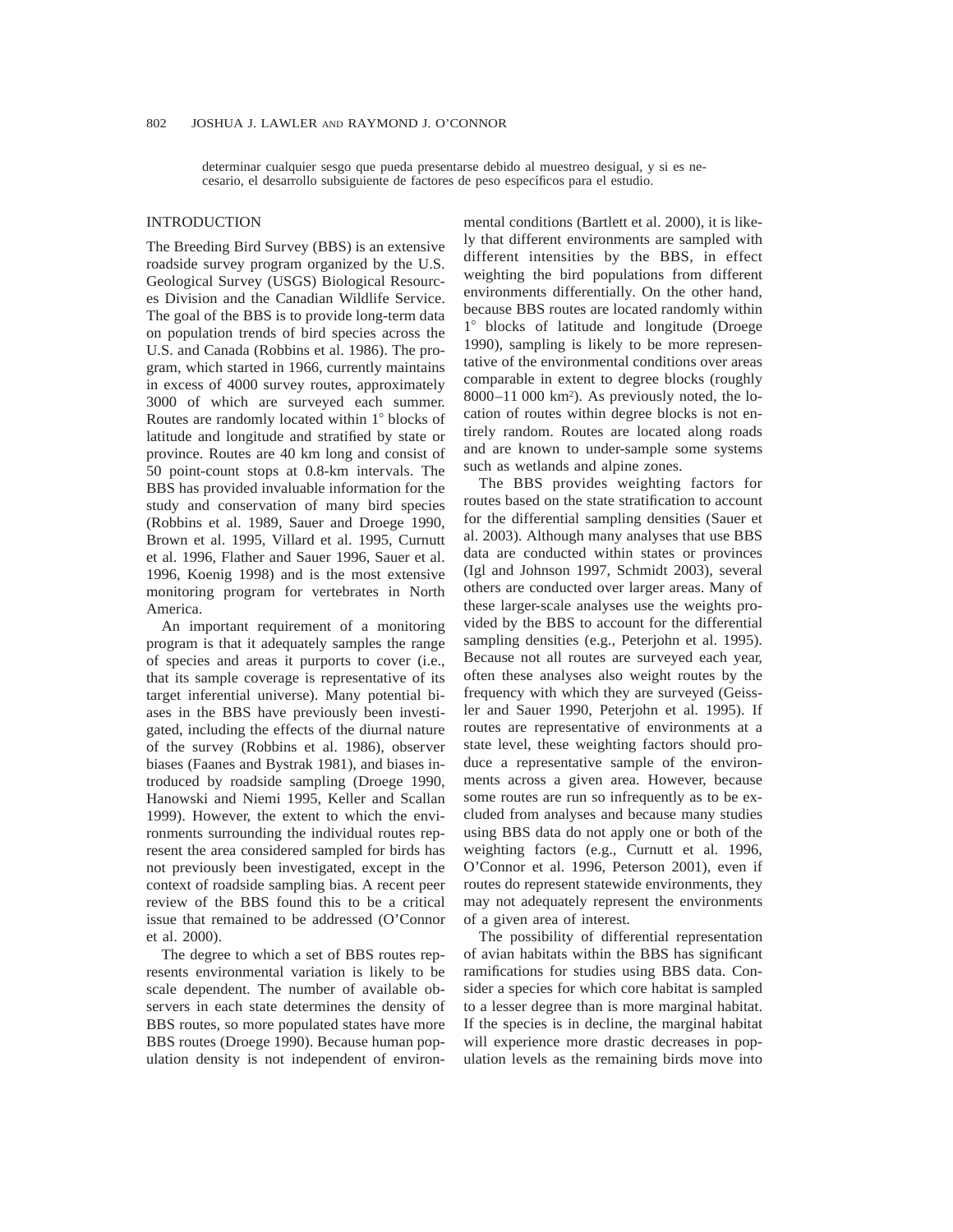core habitat and buffer changes in population levels there (Wilcove and Terborgh 1984, O'Connor and Fuller 1985). Thus trend analyses for such a species would tend to overestimate the magnitude of declines. A similar argument holds for increases. Conversely, if the core habitat of a species is sampled more intensively than the marginal habitat, both declines and increases will be underestimated.

Our objective was to investigate the degree to which a set of consistently surveyed BBS routes represented the environmental conditions over three different spatial extents within the conterminous United States. We use the phrase ''consistently surveyed'' to indicate that our study did not involve a random sample of the BBS routes but rather a subsample of consistently covered routes. We conducted our assessment at the scale of the conterminous U.S., at the scale of BBSdefined physiographic regions (Bystrak 1981), and at the scale of individual states. We examined the problem with a database used previously in a number of national models of avian species richness (O'Connor et al. 1996, 1999, O'Connor and Jones 1997). Although this analysis would ideally address the entire extent of the BBS, including Canada, we restricted our analyses to the conterminous U.S. for the sake of consistency in environmental datasets.

We used a set of 388 individual species models to identify a subset of 195 environmental variables whose unequal representation by BBS routes would likely have significant effects on the outcome of large-scale avian studies. These variables were the most influential variables in the individual species models. Thus, they were those most likely to affect large-scale analyses of individual species abundances if they were disproportionately sampled by the BBS. We compared the representation of the selected variables at sites with and without consistently monitored BBS routes at a national and at two regional scales. By analyzing only those environmental variables that were most likely to affect the prediction of individual species distributions, we avoided wholesale ''data mining'' that would likely exaggerate any estimate of the misrepresentation of environments by BBS routes.

# **METHODS**

We analyzed all BBS routes that were visited at least seven times between 1981 and 1990. At least 7 years of data were needed to standardize for survey effort (i.e., to correct for the increase in the number of species detected as the number of annual surveys considered increased; RJO, unpubl. data). A 10-year period was chosen because examination of results from long-running BBS routes showed that the changes in species tallies increased systematically over the first 10 years, thereafter stabilizing (M. T. Jones et al., unpubl. data). In addition, routes with 7 to 9 years of data could be reliably adjusted to a 10 year total, but routes with fewer than 6 years of data could not. The 1981–1990 decade was chosen to best coincide with the environmental data at our disposal (Advanced Very High Resolution Radiometer [AVHRR] data from which landcover classifications and land-cover pattern metrics were generated, and climate and weather data). These qualifications constrained our analyses to 1189 BBS routes. For a full description of the BBS protocol see Robbins et al. (1986).

We used a grid of 12518 hexagonal cells, each approximately 640 km<sup>2</sup> in area, to sample environmental conditions at all three spatial extents (White et al. 1992). These cells, with center-to-center distances of about 27 km, encompassed most of the landscape directly surrounding the 40-km BBS routes. Hexagons with BBS routes were identified using the starting point of the routes. We analyzed remotely sensed environmental data known to be pertinent both to the study of avian habitats and to environmental change (Hunsaker et al. 1994, Flather and Sauer 1996, Freemark et al. 1995), including data on climate, topographic condition, land use, land cover, and landscape pattern. A detailed account of the data used in this study can be found in O'Connor et al. (1996). Briefly, climate variables included January and July temperatures (at 1-km resolution) and annual precipitation levels (modeled at 10-km resolution and resampled to 1 km) obtained from the Historical Climate Network (1996) database. For each hexagon, mean, maximum, and minimum temperatures and precipitation levels were computed across the 1-km2 pixels. In addition, we calculated mean, maximum, and minimum seasonality (the difference between July and January temperatures). Topographic data for each hexagon included both elevation (mean, maximum, minimum, and range) from the USGS Digital Elevation Models (EROS Data Center 2000), and river lengths (calculated separately for large, perennial, inter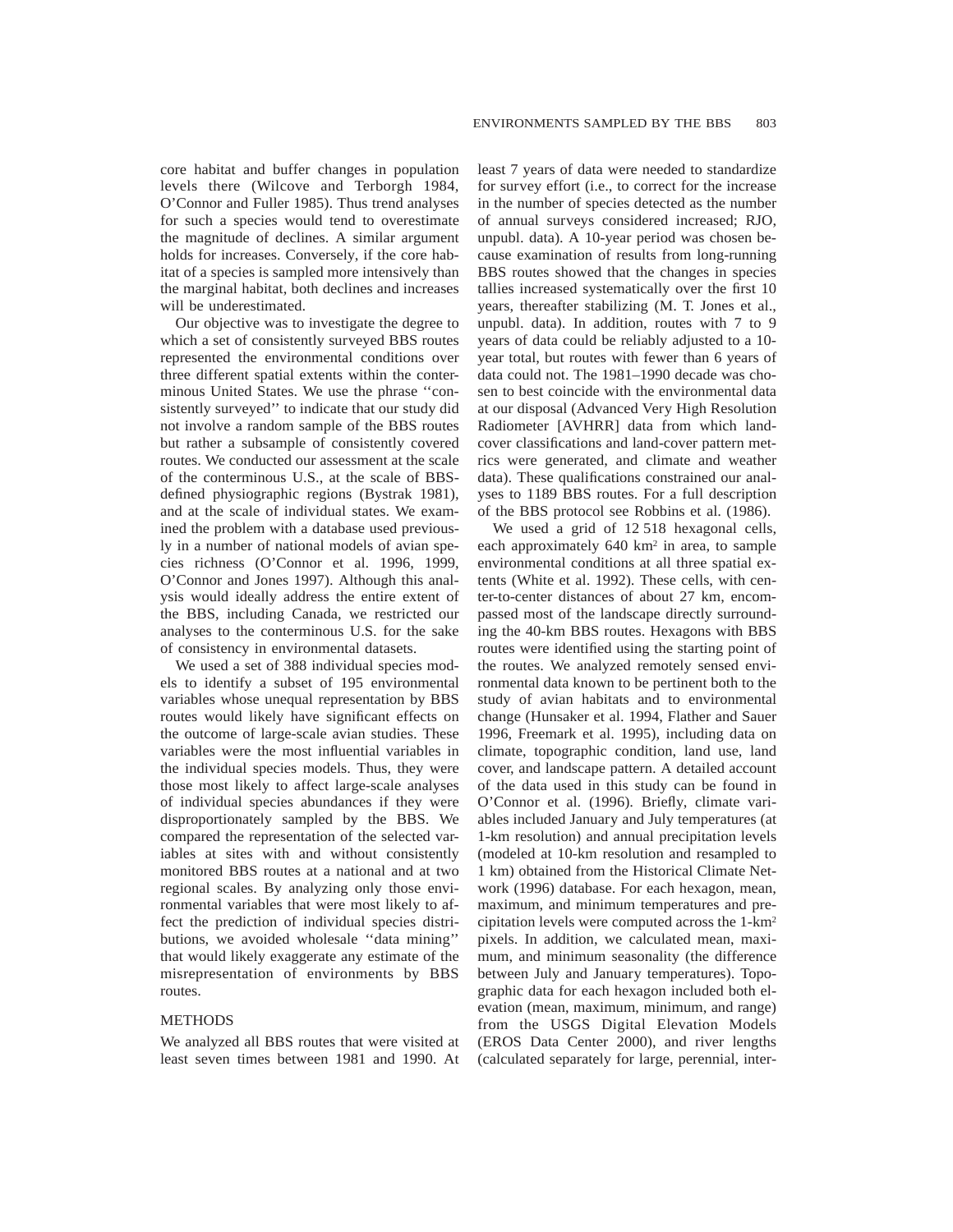mittent, and braided rivers). Land-use variables (modeled at 1-km resolution but aggregated to hexagons) included road density (km of highway and km of secondary roads) and the proportion of federally owned land in each hexagon. Landcover data consisted of the proportion of each hexagon occupied by each of 160 land-cover classes (159 classes defined by Loveland et al. [1991] and an additional urban class). Finally, we used 10 landscape-pattern metrics including mean patch size, land-cover type richness, fractal dimension, dominance, contagion, Simpson's diversity index, edge-type richness, sum of edge distances, and maximum edge length.

#### ANALYSES

First, we determined for which of the 195 environmental variables unequal sampling would have the greatest impact on large-scale analyses using BBS data. We did this by identifying the most influential variables in each of 388 statistical models built to predict individual species' distributions. The models were regression trees built using subsets of the environmental variables as predictors and a probability of presence based on BBS route data as the response (Mathsoft 1997, O'Connor et al. 1999, Hahn and O'Connor 2002, Matthews 2003). The species used in these analyses were those for which the data collected at the 1189 routes over the 10 year period allowed us to build reasonable regression-tree models (i.e., models, which after pruning with a cross-validation technique had at least two terminal nodes). This selection criterion may have prevented us from identifying some important environmental variables for rarer birds and birds that are generally poorly represented in the BBS data. However, the 388 models provided an adequate assessment for a wide range of species.

Regression tree analysis and its categorical equivalent, classification tree analysis, are flexible modeling techniques that allow for the investigation of a large number of explanatory variables. In addition, the analyses deftly model nonlinear relationships and interactions among variables, even when these cannot be specified *a priori* (Clark and Pregibon 1992, De'ath and Fabricius 2000). Classification and regression trees work by recursively partitioning data into smaller and more homogenous groups with respect to a response variable (Breiman et al. 1984, Clark and Pregibon 1992, Venables and Ripley 1994). Each split of the data is made by determining which explanatory variable and which point along that variable's ordered distribution divides the sample into two groups that are as homogenous as possible with respect to (in our case) the abundance of an individual species. Splits are made until all subdivided groups of data are homogeneous with respect to the response variable, or until some stopping criteria are met. Models are then ''pruned'' back to a meaningful size using one of several methods (Miller 1994). We used a 10-fold cross-validation pruning technique to reduce trees (Venables and Ripley 1994).

The variable used in the first (or ''root'') split in a regression tree model is often the most influential variable (i.e., the one that accounts for the most deviance in the data). We used the first split in each of the 388 models to determine which variables had the greatest influence on individual species distributions. Of the 388 models, there were 143 unique variables that performed the first splits. We approximated the derivative of each species' probability of presence with respect to this root predictor variable as the difference in the mean probability of presence in the two groups of data generated by the split divided by the difference in the mean predictor value in each data subset, i.e.,

$$
\frac{dA}{dP} = \frac{A_l - A_r}{P_l - P_r},\tag{1}
$$

where  $A_i$  and  $A_r$  are the mean abundances in the left and right subsets from the (binary) root split in the tree model.  $P_i$  and  $P_r$  are the corresponding mean values of the predictor variable for that split and *dA*/*dP* is the derivative of the rate of change of abundance with change in the predictor (for a linear trend, this would be the slope of the regression equation). We then multiplied this derivative by the difference in the mean value for the predictor variable in all hexagons with  $(P_b)$  and without  $(P_n)$  BBS routes. This allowed us to estimate the extent to which the prediction of bird abundance would be in error given the representation of the root predictor variable in sampled BBS routes as follows:

$$
A_b - A_n = \frac{dA}{dP}(P_b - P_n),
$$
 (2)

where  $A_h$  and  $A_n$  represent the abundances of birds in sites, respectively, with and without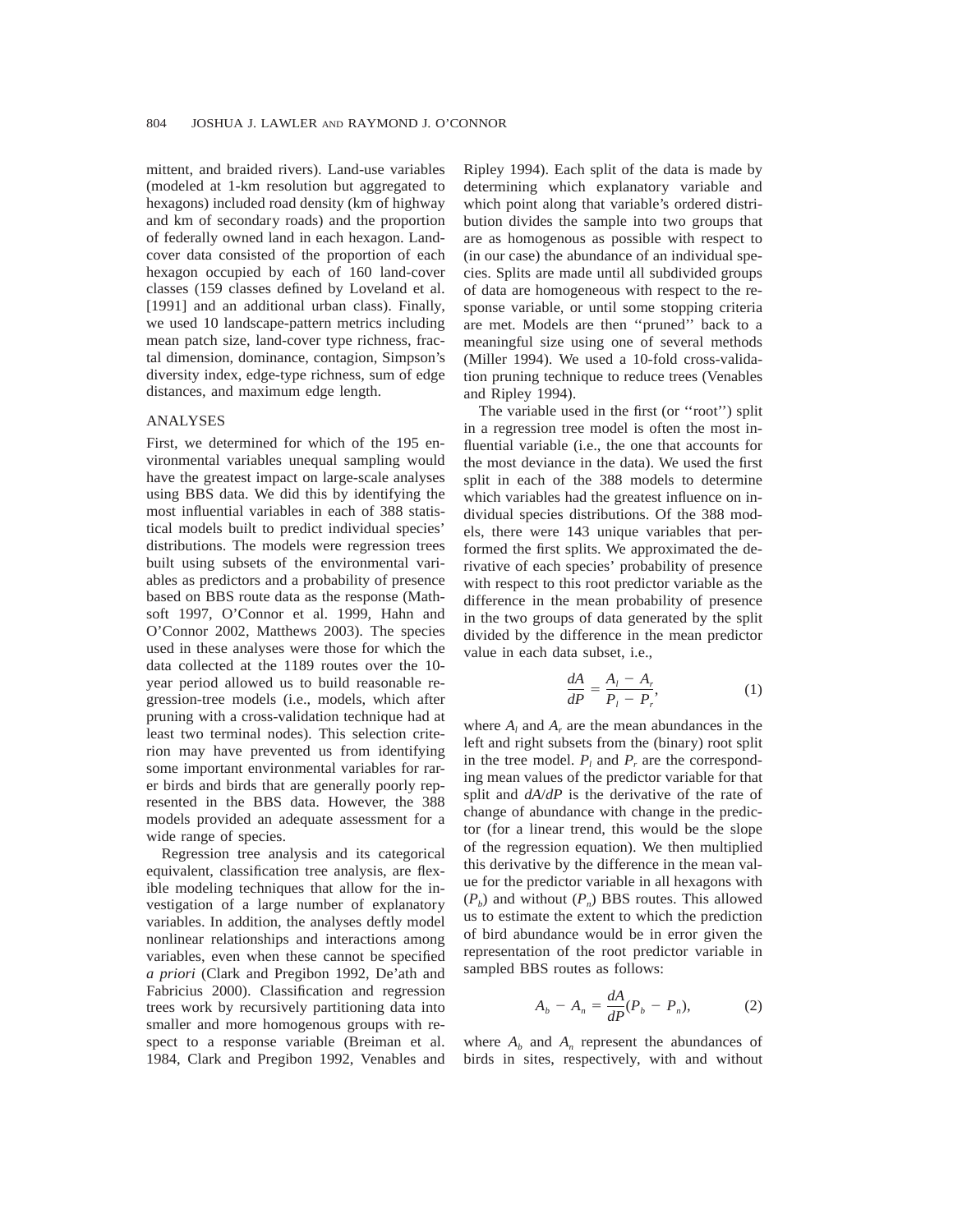BBS routes. The larger the discrepancy in these values, the larger the potential error in prediction caused by the disproportionate sampling of environments by the BBS routes in our analysis. Thus, although a moderate error in estimated abundance can arise either because a species is particularly sensitive to the predictor variable (a large derivative) or because the predictor variable differs substantially between sites with and without BBS routes (large  $P_b - P_n$ ), more substantial errors will only occur when both measures are large. Here we report only those root variables that produced an error in excess of 10% in at least one of the 388 models.

For our national-scale analysis, we computed the mean values for the subset of influential variables across the groups of hexagons respectively with and without BBS routes. We report the means as well as the between-group differences and the standard errors of those differences. We computed the standard error of the difference in two means as the square root of the sum of the variances of the two groups (Zar 1984). In addition, we performed *t*-tests (with Welch approximations for variables with unequal variances) for each of the selected environmental variables.

The between-group difference in means and its corresponding standard error was an inadequate measure for the two variables for which most of the values were zeros (e.g., the variables that represented the percentage of a hexagon covered by a particular land-cover type). For these variables we calculated the difference in the means for all nonzero values as well as the difference in the percentage of hexagons with and without BBS routes that had nonzero values.

These univariate analyses ignored possible correlations and interactions among the selected environmental variables. It is possible that any underrepresentation of the selected variables, in conjunction, could have a more substantial effect on analyses than that predicted by the univariate comparisons. In contrast, if the variables are correlated, the joint effects of their misrepresentation would not be much greater than any estimates provided by our univariate analyses. We used a multivariate analysis to investigate potential interactions among the selected variables. We used classification tree analysis to build a multivariate model that discriminated hexagons with BBS routes from those without BBS routes based on the selected environmental

variables. The classification tree analysis facilitated the identification of any complex interactions among the explanatory variables without requiring the *a priori* specification of those interactions. Classification trees are also adept at handling correlated explanatory variables. Because only one variable enters the model at a given split, it is not possible for variables in the model to account for identical portions of the variance in the response variable. If the classification tree built to discriminate sites with BBS routes from those without had many variables and explained a relatively large proportion of the deviance in the data, we would conclude that there are potential interactions among variables and that the effects of differential representation might be larger than estimated by our univariate analyses. Conversely, if the tree model had relatively few variables and explained only a small proportion of the deviance in the data, we would conclude that there are no strong complex interactions among the variables.

For our regional investigations, we analyzed the difference between hexagons with and without consistently monitored BBS routes within (1) 62 out of 64 BBS-defined physiographic regions and (2) 47 of the 48 conterminous U.S. states. We eliminated two regions and the state of Rhode Island, each with fewer than two consistently monitored BBS routes, from the analyses. Because the number of hexagons with and without BBS routes differed by physiographic region and by state, the power of any statistical analyses conducted in each of the various spatial units also varied. We report the mean differences in sites with and without BBS routes as well as the 95% confidence intervals on those differences. Although we had less statistical power for analyzing the differences among hexagons with and without BBS routes in the more sparsely sampled regions and states, we included them in our analyses because these areas are likely to be most susceptible to uneven sampling. As in the national-scale investigation, we used classification tree analysis to investigate any multivariate relationships within each physiographic region and state.

#### **RESULTS**

The percentage of the hexagons in each physiographic region that contained consistently monitored BBS routes from 1981–1990 varied with region and ranged from 0% to 40% (Fig.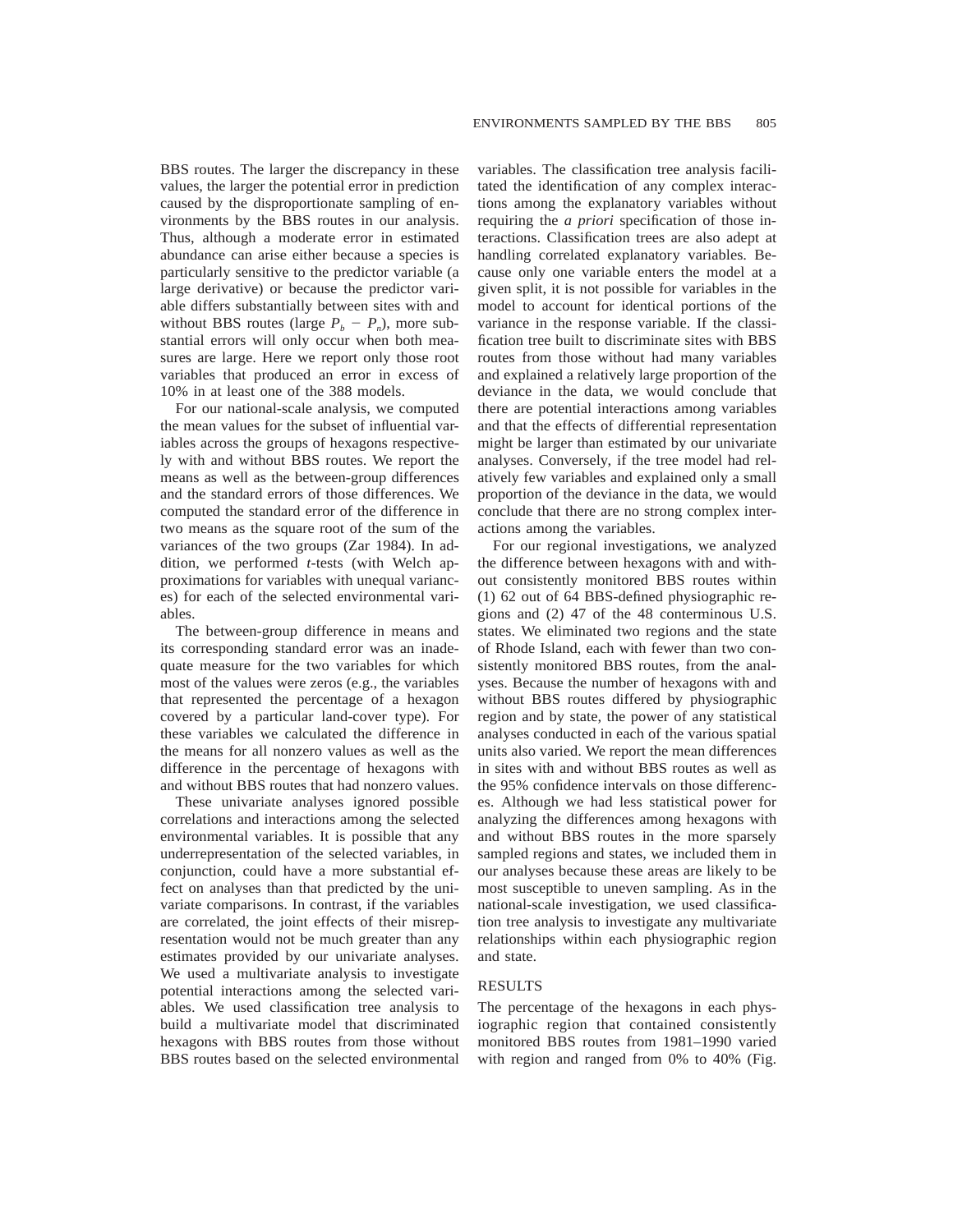

FIGURE 1. Map depicting the percentage of 640-km<sup>2</sup> hexagonal sampling units in each of 64 BBS-defined physiographic regions in the U.S. for which a consistently surveyed BBS route was in operation between 1981 and 1990. The names of physiographic regions are only provided for those regions mentioned in the text. See Sauer et al. (2003) for the identification of the regions not listed here.

1). The Willamette Lowlands was the only region that had no consistently monitored BBS routes in our sample. Habitats peculiar to that region were therefore unrepresented in the BBS sample under consideration. The northeastern U.S., particularly New England, had a high density of BBS routes, thus overrepresenting any habitats differentially present there. In contrast, most physiographic regions in the West (except those in California and coastal regions of Oregon and Washington) had low densities of survey routes. Two exceptions to this pattern in the West were the relatively small Black Hills and Los Angeles Ranges regions, which had high proportions of hexagons with BBS routes. The Southwest had particularly low densities of routes; fewer than 5% of the hexagons in each region contained a BBS route from our sample. The pattern of route density across the states was similar to that portrayed by the physiographic regions (Fig. 2). The percentage of hexagons with consistently monitored routes ranged from less than 1% in Nevada to 59% in Connecticut and Maryland.

Our derivative analysis using the 388 individual species models identified eight environmental variables that produced at least a 10% error in predicted probability of presence in at least one model as a result of the difference in their representation in hexagons with and without BBS routes (Table 1). Models for 41 species were susceptible to this potential error of at least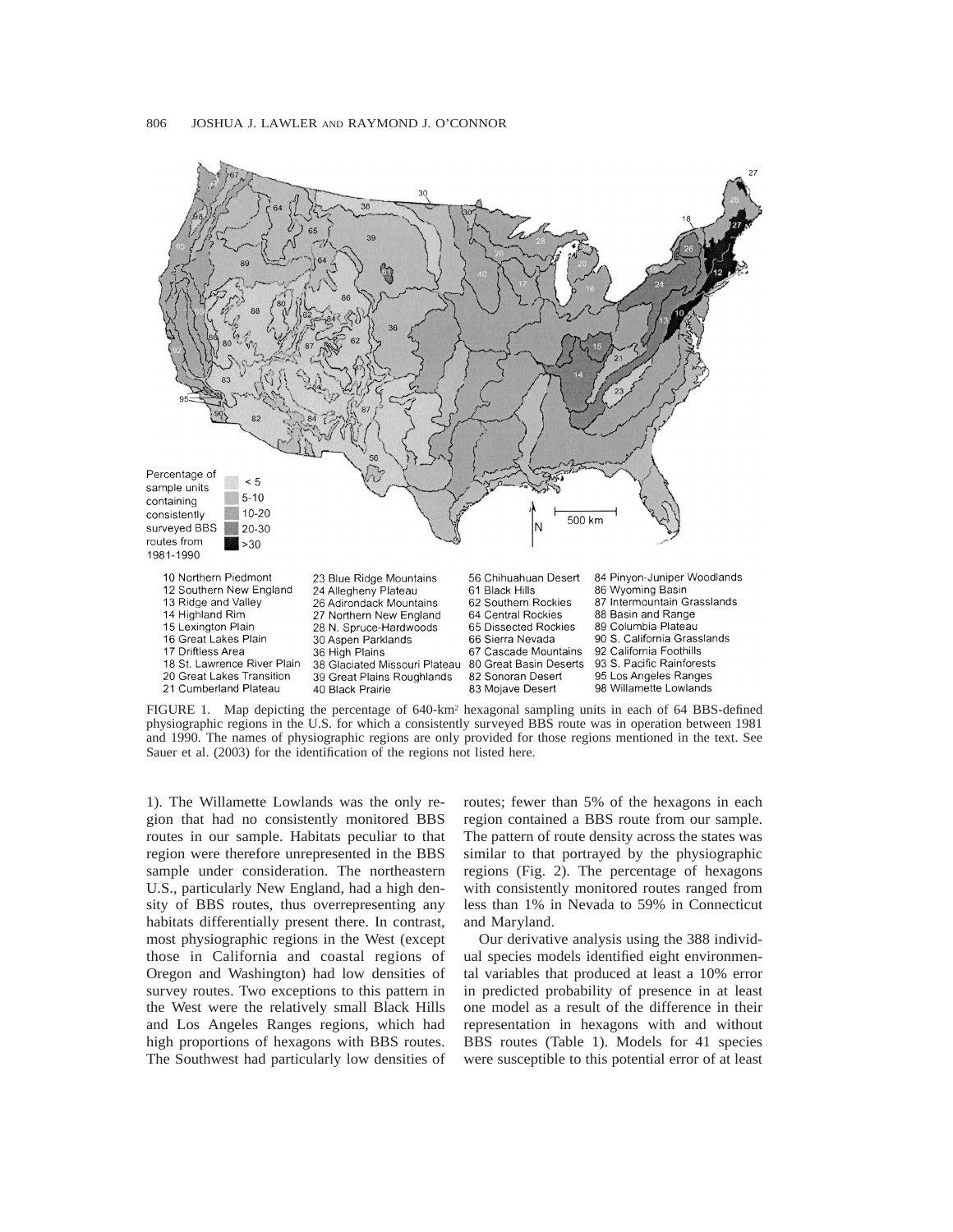

FIGURE 2. Map depicting the percentage of 640-km<sup>2</sup> hexagonal sampling units in each of 48 states for which a consistently surveyed BBS route was in operation between 1981 and 1990.

10%. All other variables we considered, therefore, either differed little between hexagons sampled and unsampled by the BBS or were variables to whose variation few species were sensitive. Our eight sensitive variables formed the first regression tree split, and therefore were likely the most influential, in 70 of the 388 models. These variables represented different measures (minimum, maximum, and mean) of precipitation and elevation, as well as two land-cover types: forage-hay-woodlot mosaic and northeastern deciduous forest (land-cover classes 52 and 93, respectively, from Loveland et al. 1991). Although only 11% of the species we examined were likely to be highly susceptible to differential sampling of these variables, because the distributions of many birds are associated with elevation and precipitation, analyses involving

TABLE 1. Differences in eight environmental variables measured in 640-km2 hexagonal sampling grid cells with and without consistently surveyed BBS routes. Variance in mean values is presented as the SE of the difference between means of hexagons with and without BBS routes.

| Environmental variable                   | Mean in<br>hexagons<br>with BBS routes | Mean in<br>hexagons<br>without<br><b>BBS</b> routes | Difference<br>in means<br>$\pm$ SE | $P^{\rm a}$ |
|------------------------------------------|----------------------------------------|-----------------------------------------------------|------------------------------------|-------------|
| Climate                                  |                                        |                                                     |                                    |             |
| Minimum precipitation (mm)               | 871                                    | 690                                                 | $181 \pm 11$                       | < 0.001     |
| Maximum precipitation (mm)               | 1055                                   | 887                                                 | $168 \pm 16$                       | < 0.001     |
| Mean precipitation (mm)                  | 945                                    | 770                                                 | $175 \pm 12$                       | < 0.001     |
| Topography                               |                                        |                                                     |                                    |             |
| Minimun elevation (m)                    | 303                                    | 595                                                 | $-292 \pm 13$                      | < 0.001     |
| Maximum elevation (m)                    | 678                                    | 1063                                                | $-385 \pm 22$                      | < 0.001     |
| Mean elevation (m)                       | 458                                    | 787                                                 | $-329 \pm 16$                      | < 0.001     |
| Land cover                               |                                        |                                                     |                                    |             |
| Forage crops, hay, and woodlots $(\%)^b$ | 13.3c                                  | 11.0 <sup>c</sup>                                   | $2.3 \pm 0.8^{\circ}$              | 0.006       |
| Northeastern deciduous forest $(\% )d$   | 21.4c                                  | 15.0c                                               | $6.4 \pm 1.5^{\circ}$              | < 0.001     |

<sup>a</sup> Results from *<sup>t</sup>*-tests (with Welch approximations for variables with unequal variances). <sup>b</sup> Land-cover class 52 from Loveland et al. (1991).

<sup>c</sup> The means and the difference in the means presented for these variables were calculated for all nonzero values only.

 $\rm d$  Land-cover class 93 from Loveland et al. (1991).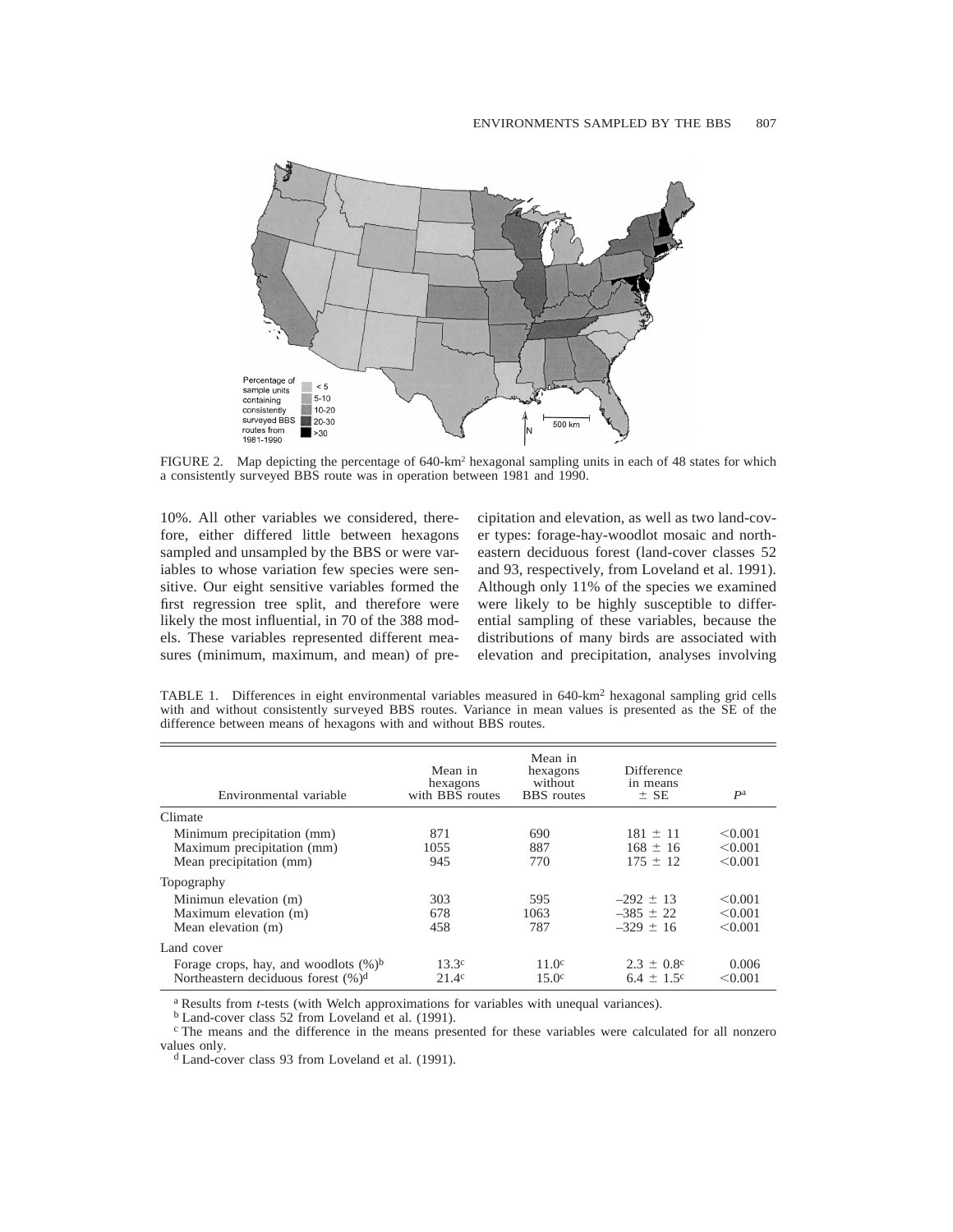other species are likely to be susceptible to differential sampling to some degree.

Our national univariate analyses revealed large differences in these variables in hexagons with and without BBS routes (Table 1). BBS routes were more representative of areas receiving more precipitation (hexagons with BBS routes received on average 23% [175 mm] more precipitation per year) and of lower elevations (BBS hexagons had an average elevation 42% [329 m] lower than non-BBS hexagons). Given the high intensity of sampling in the Northeast in general, it is not surprising that more hexagons with BBS routes had northeastern deciduous forests (18% more hexagons) and of all the hexagons that had northeastern deciduous forests, those with BBS routes had 6% more of this forest type than those without BBS routes. Similarly, hexagons with BBS routes more often contained the mixed land-cover type consisting of forage crops, hay, and woodlots (21% more hexagons) than did hexagons without BBS routes.

In the national classification tree model we constructed to investigate possible interactions among the eight environmental variables, only two of the variables (minimum precipitation and the percentage of northeastern deciduous forests) were significant and together they explained only 7% of the total deviance in the data. This small proportion of the deviance predicted by their inclusion in the model shows that they have little classificatory power, despite the large differences highlighted in our univariate analyses (Table 1). The small number of variables included in the models also implies that the differences in hexagons with and without BBS routes were without any complex, non-linear interactions among the eight variables examined.

Our univariate analyses for the 62 physiographic regions revealed few large differences between hexagons with and without BBS routes within each of the regions (Fig. 3). As one might predict based on the smaller amount of variability expected at smaller extents, differences between hexagons with and without BBS routes were generally smaller within physiographic regions than they were nationally (compare Fig. 3 and Table 1). However, a small number of physiographic regions showed large differences between hexagons with and without BBS routes (Fig. 3). The largest of these differences were in regions with relatively few BBS routes. The two largest differences in mean elevation were found in the Sierra Nevada and Sonoran Desert regions, in which BBS routes were on average 281 and 268 m lower in elevation, respectively, than areas without routes. The South Pacific Rainforests and the Central Rockies were the two regions with the largest differences in average precipitation. On average, sites with BBS routes in the South Pacific Rainforests received 235 mm less annual rainfall than sites without BBS routes. In the Central Rockies, sites with BBS routes received 203 mm less annual rainfall than sites without BBS routes. The most notable differences in land cover were in the Cumberland Plateau, Southern New England, and the Blue Ridge Mountains. Sites with BBS routes in the Cumberland Plateau contained on average  $\leq 1\%$ northeastern deciduous forest, 2% of that forest type found at sites without BBS routes (which on average, were composed of 10% northeastern deciduous forest). In contrast, sites in Southern New England and Northern New England, respectively, contained 2 and 1.5 times the area of this forest type than sites in these regions without routes.

Our univariate analyses for the 47 states also revealed only a relatively small number of states with substantial differences in areas with and without consistently monitored BBS routes (Fig. 4). In general, the states with the fewest BBS routes showed the largest differences. The largest differences in average elevation were in Colorado, where sites with BBS routes were 450 m lower than sites without routes, and in Nevada, New Mexico, and South Dakota, where sites with BBS routes were respectively on average 330, 309, and 260 m higher than sites without BBS routes. The differential representation in the latter three states was not statistically significant (95% CI include 0; Fig. 4), but we feel they are worthy of mention due to the extremely small samples sizes for these states. The largest differences in mean precipitation were in Nevada and California, in which sites with BBS routes respectively received 265 and 173 mm more annual precipitation on average than sites without BBS routes. The largest differences in land cover were seen in Michigan, where sites with BBS routes had roughly two times the area of mixed forage crops and woodlots found in sites without BBS routes, and in Massachusetts where sites with BBS routes had roughly 2.5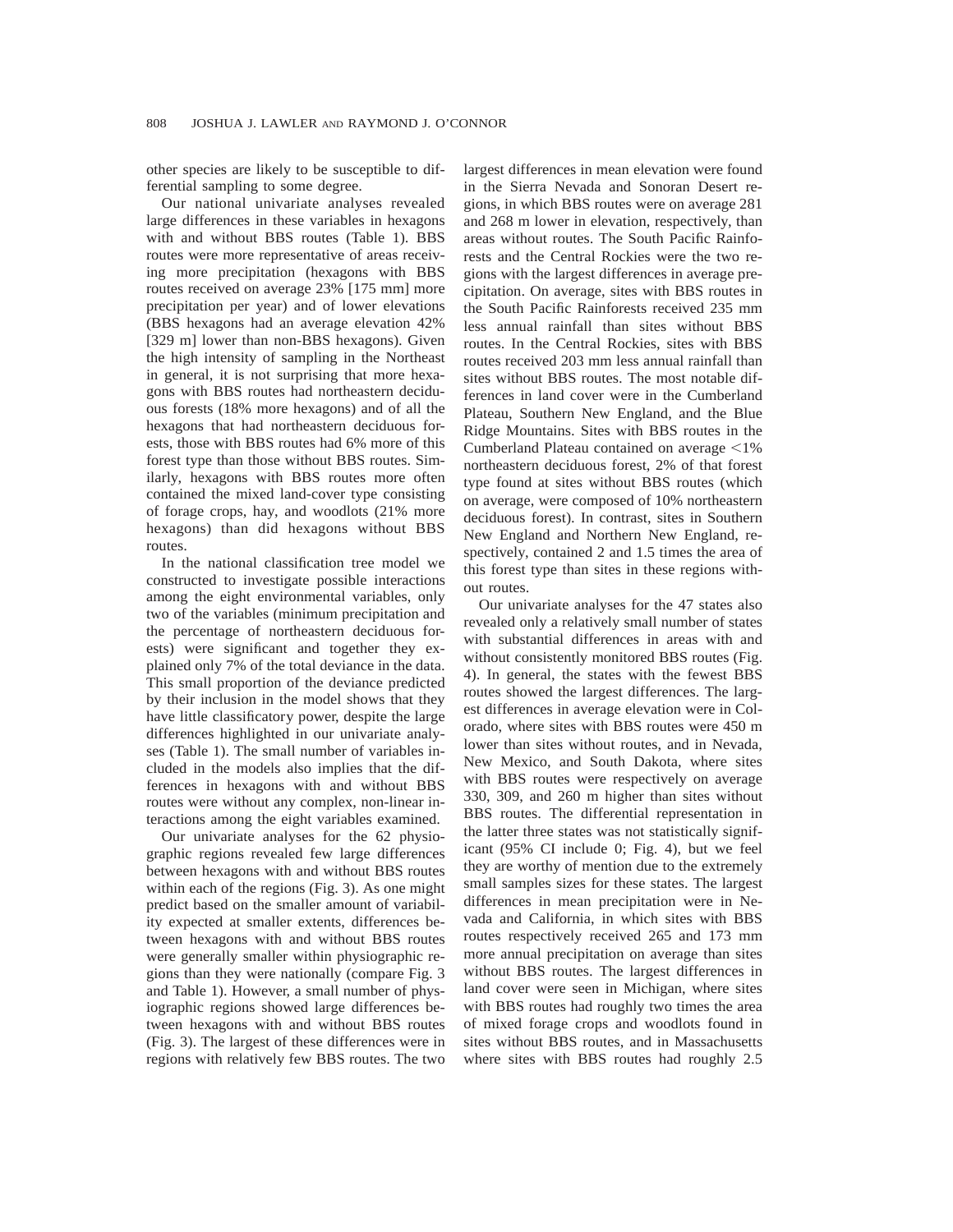

#### Physiographic region

FIGURE 3. Plots of the mean difference in eight environmental variables in sites with and without consistently monitored BBS routes in 64 BBS-defined physiographic regions. The center of each bar (number corresponds to physiographic regions in Fig. 1) represents the mean difference; bars depict 95% CI. The horizontal dotted line marks zero mean differences; mean differences that do not overlap this line are statistically significant. Points above the zero-line indicate differences in which values at sites with BBS routes were greater than values at sites without BBS routes. Only absolute differences in excess of 100 m in elevation, 100 mm in precipitation, and 1% land cover are plotted.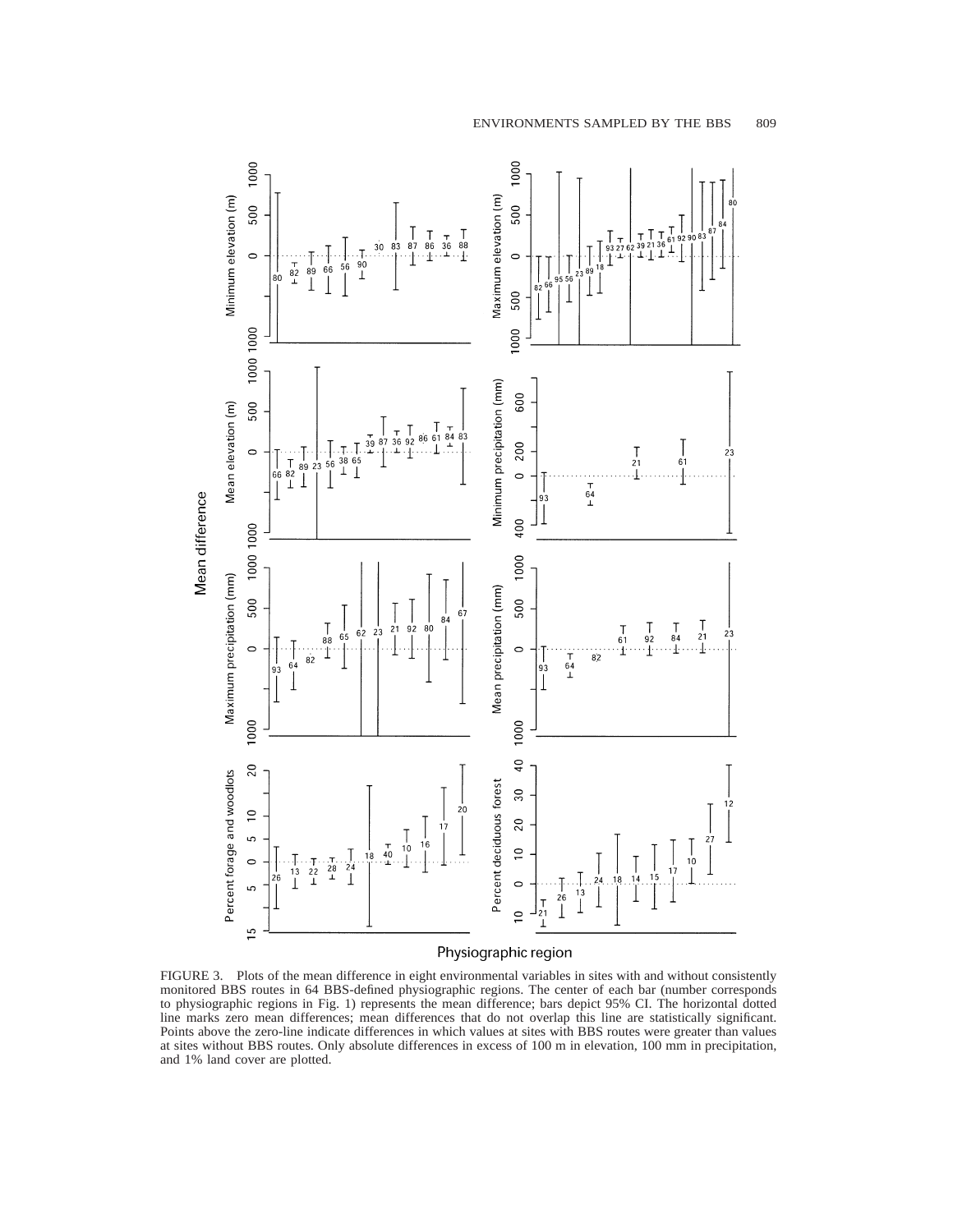

State

FIGURE 4. Plots of the mean difference in eight environmental variables in sites with and without consistently monitored BBS routes in the states of the conterminous U.S. The center of each bar (marked by the two-letter abbreviation for each state) represents the mean difference; bars depict the 95% CI. The horizontal dotted line marks zero mean differences; mean differences that do not overlap this line are statistically significant. Points above the zero-line indicate differences in which values at sites with BBS routes were greater than values at sites without BBS routes. Only absolute differences in excess of 100 m in elevation, 100 mm in precipitation, and 1% land cover are plotted.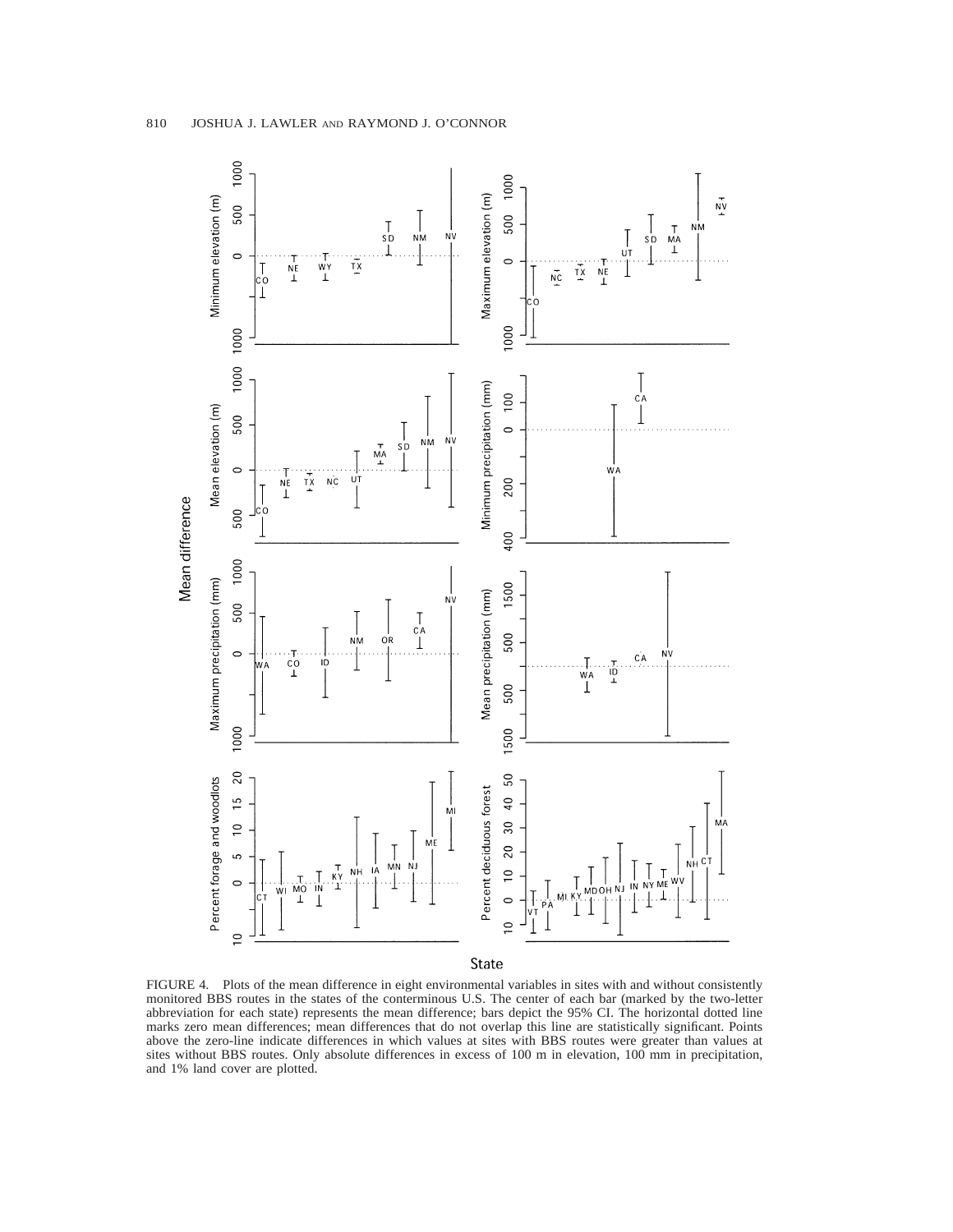times the area of northeastern deciduous forest found in sites without BBS routes.

None of the classification tree models built to investigate interactions among the eight environmental variables within any of the physiographic regions or states proved to be significant.

#### DISCUSSION

Our results indicate that the degree to which BBS routes consistently surveyed from 1981 to 1990 were representative of different environments varied with the spatial extent of the analysis. Our analysis of environmental derivatives indicated that a risk of relatively large bias in abundance estimates may arise in BBS studies involving a small set of environmental variables unevenly sampled nationally, notably elevation, precipitation, and two particular land-cover types. The magnitudes of these errors are likely to vary with each particular study, with studies covering large geographic areas (e.g., O'Connor et al. 1996, Curnutt et al. 1996, O'Connor and Jones 1997, Peterson 2001) being most susceptible. The lack of large differences within most physiographic regions and most states means that most large-scale analyses that employ BBS weighting factors to account for different statelevel route densities (e.g., Sauer and Link 2002) and most statewide or regionwide analyses (e.g., Igl and Johnson 1997, Herkert 1997) will not be subject to large errors through differential environmental representation.

However, the results from our regional and state analyses indicate that some environments in a small number of states and physiographic regions are likely to be misrepresented by consistently monitored BBS routes. These differences were largest in the states and regions with fewer consistently monitored routes. Studies conducted in these states and regions run the risk of incurring bias related to the uneven sampling of environments. The predetermined BBS weighting schemes that can be applied to states will not account for these errors when these states are included in multistate analyses.

Because the BBS routes are stratified by state, the differences we found at the national scale as well as within physiographic regions largely reflect the fact that most regions span multiple states (Peterjohn et al. 1995). Differences within states, on the other hand, may reflect differences in the frequency with which individual routes are surveyed. Robbins et al. (1986) noted that routes closer to major human population centers are more likely to be surveyed in a given year than routes farther from population centers. Thus in some states, the locations of our consistently monitored BBS routes may be biased with respect to human population density. This bias is likely reflected in the within-state differences we found between areas with and without consistently surveyed routes.

There are at least two relatively simple ways in which future studies can guard against any potential bias related to uneven sampling of specific environments by particular sets of BBS routes. Both rarefaction and weighting can address the issue of unequal sampling across strata. The first of these techniques, rarefaction, involves removing samples from strata with more samples to produce a population that more evenly represents all strata. Rarefaction, or subsampling, can be used as a simple screen to determine whether the distribution of samples in the full dataset is biasing the results of an analysis. Although the rarefied data can be used in the final analysis, doing so results in a loss of data. Depending on the type of analyses being conducted, the second technique, the weighting of samples, can be used to address uneven sampling across strata and thus provide better representation of some environments. Determining the appropriate set of weights can be difficult. For studies that use data from a large portion of the BBS routes in a given area, the BBS-defined weighting factors will likely provide adequate weights for most areas, with the likely exception of those states for which we noted large differences in areas with and without consistently monitored BBS routes. For subsamples of BBS routes for which these weights may not apply, we suggest relatively simple analyses akin to some of those presented here to determine whether alternative weighting schemes are necessary. At the very least, these analyses can provide an estimate of the limitations or bounds that should be placed on the conclusions drawn from any given analysis.

There are also at least two ways in which the issue of underrepresentation of certain environments can be addressed with the design and application of the BBS. First, by increasing the route density in many of the western states, many of the underrepresented environments will likely be better covered (O'Connor et al. 2000). Second, more consistent monitoring of routes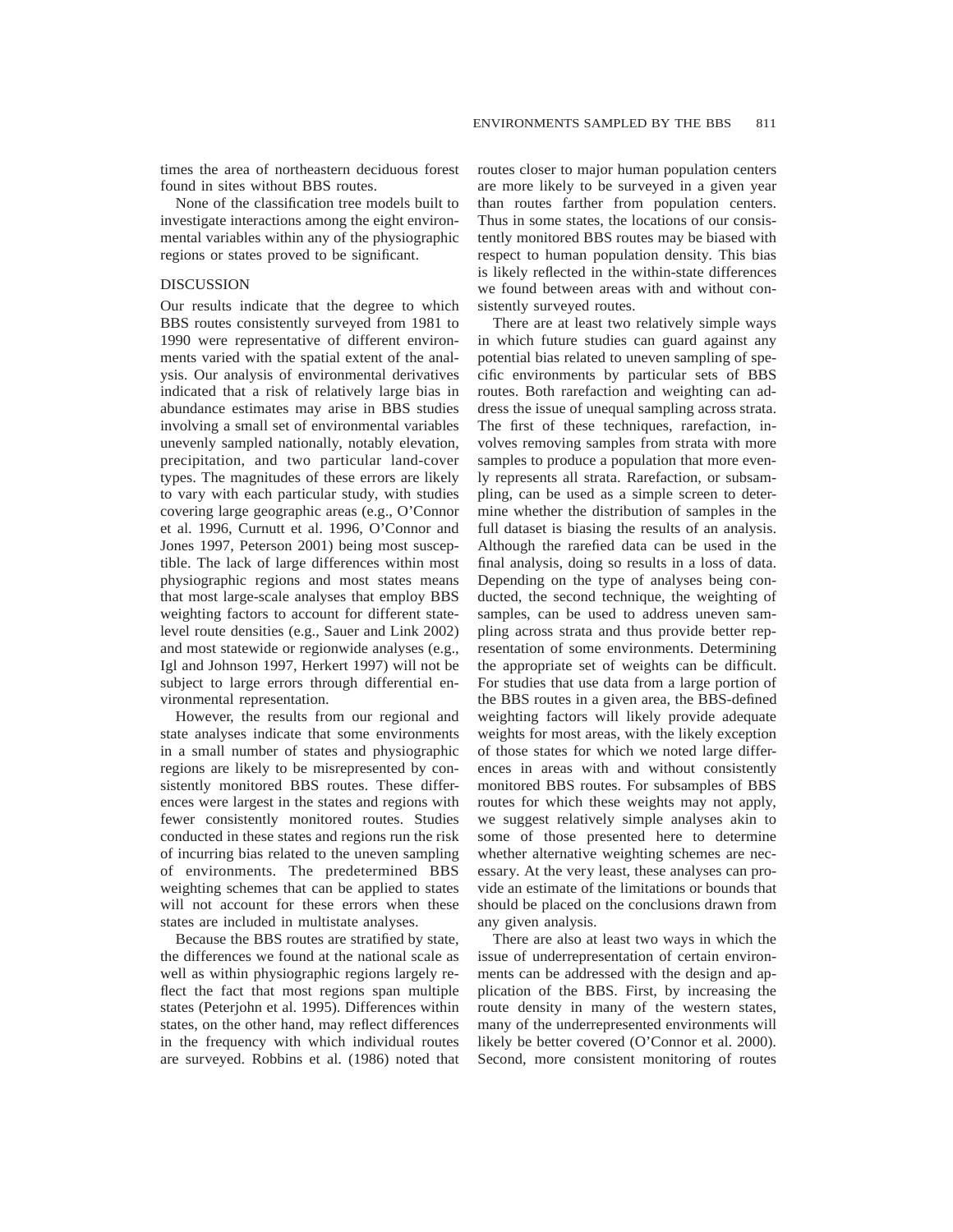and environments farther from population centers might be achieved by encouraging the more regular monitoring of more infrequently visited routes. Although the BBS is clearly constrained by the volunteer nature of the program, both of these are potentially achievable goals.

There are several factors that will affect the degree to which any given set of BBS routes represents the area in question. As our analyses have revealed, the location and extent of the study region will influence the degree to which a given set of BBS routes evenly represents local environmental conditions. In addition, the timeframe over which a study is conducted is likely to influence conclusions about the representativeness of the BBS. The present analysis used only survey routes from 1981–1990, and it is quite possible that the distributions of BBS routes in earlier or in later years have been different. However, the sampling locations of BBS routes are constrained by the geographic and physiographic stratification built into the BBS design and this constraint, coupled with the limited magnitude of the differentials detected here, makes it unlikely that a huge mismatch between BBS and non-BBS sites can develop. The greatest potential for change is that the movement of people within the U.S. may alter the distribution of observers and therefore the intensity with which particular environments are sampled in the future. Present demographic trends, for example, show movements of people out of the central U.S. and into southeastern coastal regions and southwestern counties (Mageean and Bartlett 1999). Such movements may alter the distribution of available observers and eventually the distribution of BBS routes. These redistributions are however, open to remedy by a future adjustment of regional sampling intensities.

Moreover, it is well known that changes in the size of a sample grid can affect the estimation of the occurrence of a species (Greig-Smith 1952). At finer spatial resolution (grain), therefore, differentials in the representation of environmental conditions may differ yet again in magnitude. Roadside bias inherent in the BBS sampling design can result in differential representation of very local environments (Keller and Scallan 1999) in a way that would not be detected in our analysis. It follows that although our coarse-grained (640-km2 hexagons) analysis demonstrated that the spatial extent of a given set of BBS data will likely affect the degree to

which the set represents the environments in the region of interest, studies with large spatial extents need to be aware that their conclusions are also vulnerable to differentials in fine-grained environmental features.

In summary, given the BBS sampling design, it was no surprise that we found uneven coverage of environments at a national scale. The fact that our regional and statewide analyses generally revealed few instances of uneven coverage at these scales indicates that BBS-supplied weighting factors will likely account for most large-scale differences in sampling density. Our analyses do, however, raise concerns about the degree to which BBS routes are representative of the environments in a small number of states and regions with relatively few routes. At the very least, for studies using BBS data, we recommend investigating the distribution of the BBS routes used and performing a simple resampling exercise to determine the degree to which uneven sampling might affect the study results.

#### ACKNOWLEDGMENTS

We thank Carolyn Hunsaker, Bruce Jones, Tom Loveland, Eric Preston, and Denis White for their assistance with building data sets and sampling frames. The manuscript has greatly benefited from comments by and discussions with Jeffrey Hepinstall, Douglas Johnson, Bruce Peterjohn, Kim Smith, John Van Sickle, David Dobkin, and two anonymous reviewers. We acknowledge financial support for the work here from U.S. Environmental Protection Agency (EPA) Cooperative Agreements CR818843-01-0 and CR823806-01-0, and from grant number 9711623 from the National Science Foundation. This work has not been subject to review by U.S. EPA and does not necessarily reflect the views of the Agency.

## LITERATURE CITED

- BARTLETT, J. G., D. M. MAGEEAN, AND R. J. O'CON-NOR. 2000. Residential expansion as a continental threat to U.S. coastal ecosystems. Population and Environment 21:429–468.
- BREIMAN, L., J. H. FRIEDMAN, R. A. OLSHEN, AND C. J. STONE. 1984. Classification and regression trees. Wadsworth, Belmont, CA.
- BROWN, J. H., D. W. MEHLMAN, AND G. C. STEVENS. 1995. Spatial variation in abundance. Ecology 76: 2028–2043.
- BYSTRAK, D. 1981. The North American Breeding Bird Survey. Studies in Avian Biology 6:34–41.
- CLARK, L. A., AND D. PREGIBON. 1992. Tree-based models, p. 377–419. *In* J. M. Chambers and T. J. Hastie [EDS.], Statistical models in S. Wadsworth and Brooks/Cole Advanced Books and Software, Pacific Grove, CA.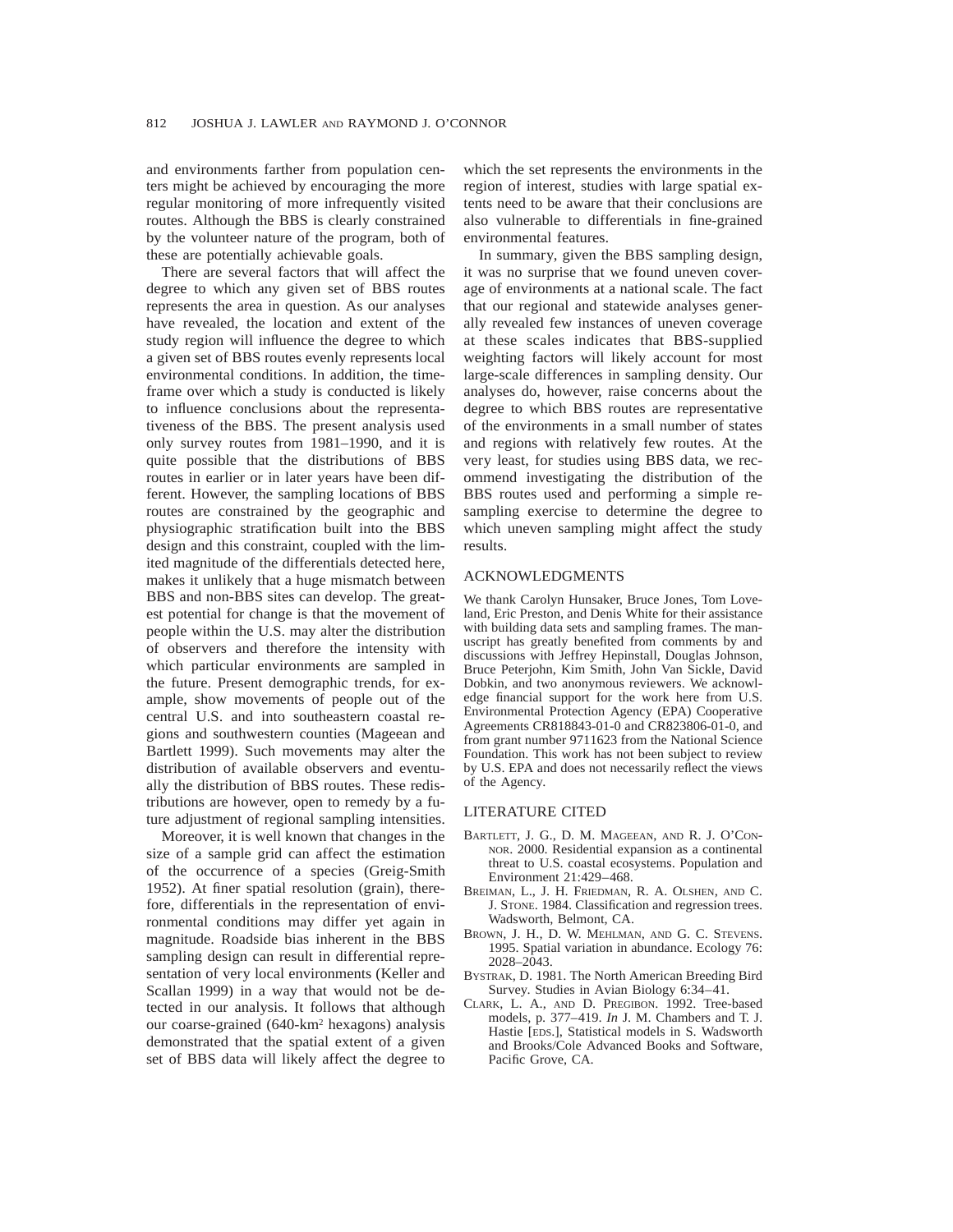- CURNUTT, J. L., S. L. PIMM, AND B. A. MAURER. 1996. Population variability of sparrows in space and time. Oikos 76:131–144.
- DE'ATH, G., AND K. E. FABRICIUS. 2000. Classification and regression trees: a powerful yet simple technique for ecological data analysis. Ecology 81: 3178–3192.
- DROEGE, S. 1990. The North American Breeding Bird Survey, p. 1–4. *In* J. R. Sauer and S. Droege [EDS.], Survey designs and statistical methods for the estimation of avian population trends. USDI Fish and Wildlife Service Biological Report 90(1), Washington, DC.
- EROS DATA CENTER [ONLINE]. 2000. US GeoData digital elevation models fact sheet  $040-00$ . <http:// erg.usgs.gov/isb/pubs/factsheets/fs04000.html>(9 August 2004).
- FAANES, C. A., AND D. BYSTRAK. 1981. The role of observer bias in the North American Breeding Bird Survey. Studies in Avian Biology 6:353–359.
- FLATHER, C. H., AND J. R. SAUER. 1996. Using landscape ecology to test hypotheses about large-scale abundance patterns in migratory birds. Ecology 77:28–35.
- FREEMARK, K. E., J. B. DUNNING, S. J. HEJL, AND J. R. PROBST. 1995. A landscape ecology perspective for research, conservation, and management, p. 381–427. *In* T. E. Martin and D. M. Finch [EDS.], Ecology and management of Neotropical migrant birds. Oxford University Press, Oxford, UK.
- GEISSLER, P. H., AND J. R. SAUER. 1990. Topics in route regression analysis, p. 54–57. *In* J. R. Sauer and S. Droege [EDS.], Survey designs and statistical methods for the estimation of avian population trends. USDI Fish and Wildlife Service Biological Report 90(1), Washington, DC.
- GREIG-SMITH, P. 1952. The use of random and contiguous quadrats in the study of the structure of plant communities. Annals of Botany 16:293–316.
- HAHN, D. C., AND R. J. O'CONNOR. 2002. Contrasting determinants of the abundance of an invasive species in its ancestral and colonized ranges, p. 219– 228. *In* J. M. Scott, P. J. Heglund, F. Samson, J. Haufler, M. Morrison, M. Raphael, and B. Wall [EDS.], Predicting species occurrences: issues of scale and accuracy. Island Press, Washington, DC.
- HANOWSKI, J. M., AND G. J. NIEMI. 1995. A comparison of on- and off-road bird counts: do you need to go off-road to count birds accurately? Journal of Field Ornithology 66:469–483.
- HERKERT, J. R. 1997. Bobolink *Dolichonyx oryzivorus* population decline in agricultural landscape in the midwestern USA. Biological Conservation 80: 107–112.
- HISTORICAL CLIMATE NETWORK [ONLINE]. 1996. United States Historical Climatology Network (U.S. HCN) monthly precipitation and temperature data (Revision 3). USDE Oak Ridge National Laboratory and National Oceanographic and Atmospheric Administration-National Climate Data Center, Oak Ridge, Tennessee. <http://cdiac.esd. ornl.gov/cdiac/r3d/ushcn/ushcn.html#TEXT> (6 August 2004).
- HUNSAKER, C. T., R. V. O'NEILL, S. P. TIMMONS, B. L. JACKSON, D. A. LEVINE, AND D. J. NORTON. 1994. Sampling to characterize landscape pattern. Landscape Ecology 9:207–226.
- IGL, L. D., AND D. H. JOHNSON. 1997. Changes in breeding bird populations in North Dakota. Auk 114:74–92.
- KELLER, C. M. E., AND J. T. SCALLAN. 1999. Potential roadside biases due to habitat changes along Breeding Bird Survey routes. Condor 101:50–57.
- KOENIG, W. D. 1998. Spatial autocorrelation in California land birds. Conservation Biology 12:612– 620.
- LOVELAND, T. R., J. W. MERCHANT, D. J. OHLEN, AND J. F. BROWN. 1991. Development of a land-cover characteristics database for the conterminous U.S. Photogrammetric Engineering and Remote Sensing 57:1453–1463.
- MAGEEAN, D. M., AND J. G. BARTLETT. 1999. Using population data to address the problems of human dimensions of environmental change, p. 193–205. *In* S. Morain [ED.], GIS solutions in natural resource management: balancing the technical-political equation. OnWord Press, Santa Fe, NM.
- MATHSOFT. 1997. S-SPLUS 4 guide to statistics. Mathsoft, Seattle, WA.
- MATTHEWS, S. 2003. Modeling bird species occurrences in current and future landscapes. M.Sc. thesis, University of Maine, Orono, ME.
- MILLER, T. W. 1994. Model selection in tree-structured regression, p. 158–163. *In* 1994 proceedings of the statistical computing section. American Statistical Association, Alexandria, VA.
- O'CONNOR, R. J., R. B. BOONE, M. T. JONES, AND T. B. LAUBER. 1999. Linking continental climate and land use patterns with grassland bird distribution in the conterminous United States. Studies in Avian Biology 19:45–59.
- O'CONNOR, R. J., E. DUNN, D. H. JOHNSON, S. L. JONES, D. PETIT, K. POLLOCK, C. R. SMITH, J. L. TRAPP, AND E. WELLING [ONLINE]. 2000. A programmatic review of the North American Breeding Bird Survey, report of a peer review.  $\langle \text{http://www.pwrc.}$ usgs.gov/bbs/bbsreview/> (6 August 2004).
- O'CONNOR, R. J., AND R. J. FULLER. 1985. Bird population responses to habitat, p. 197–212. *In* K. Taylor, R. J. Fuller, and P. C. Lack [EDS.], Bird census and atlas studies, proceedings of the eighth international bird census conference. British Trust for Ornithology, Tring, UK.
- O'CONNOR, R. J., AND M. T. JONES. 1997. Using hierarchical models to index the ecological health of the nation. Transactions of the North American Wildlife and Natural Resources Conference 62: 501–508.
- O'CONNOR, R. J., M. T. JONES, D. WHITE, C. HUNSA-KER, T. LOVELAND, B. JONES, AND E. PRESTON. 1996. Spatial partitioning of environmental correlates of avian biodiversity in the conterminous United States. Biodiversity Letters 3:97–110.
- PETERJOHN, B. G., J. R. SAUER, AND C. S. ROBBINS. 1995. Population trends from the North American Breeding Bird Survey, p. 3–39. *In* T. E. Martin and D. M. Finch [EDS.], Ecology and management